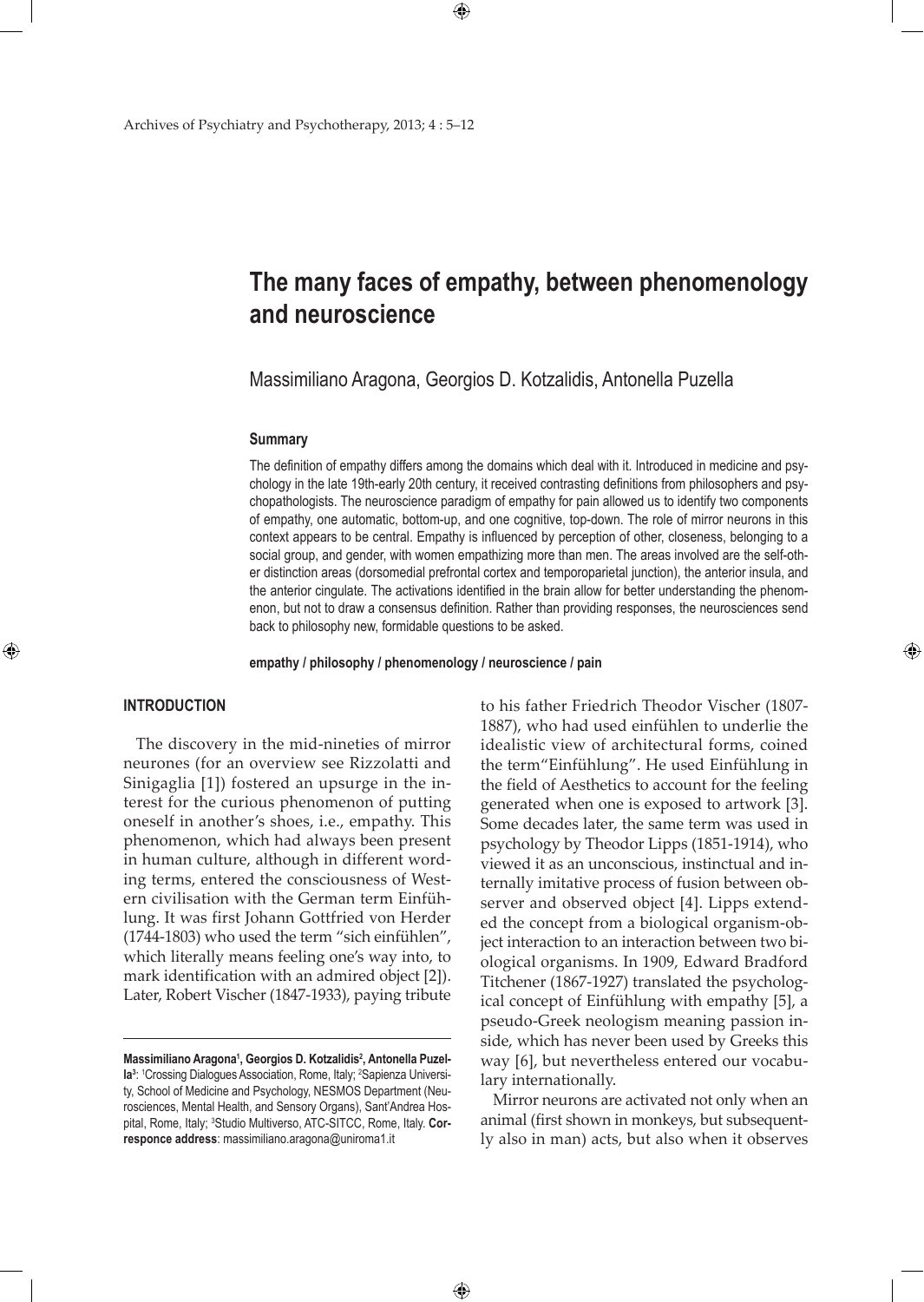⊕

the same intentional act by a conspecific [7–10], an act whose intention is understood [11]. Mirror function is not confined to motor acts, but rather constitutes a widespread representational modality of brain function; it extends to several types of response to the environment, including emotional responses and involving their related areas [12–15]. The overlap of brain regional activity during action, emotion or ideation between two persons, one of whom is just observing or imitating the other, offered to clinicians and philosophers dealing with empathy a "brain signature" of the phenomenon and boosted an interdisciplinary debate involving philosophy, psychopathology, and the neurosciences [16].

Despite phenomenologists endorse Husserl's warning against confounding the simplistic scientific Weltanschauung with the phenomenological method, some attempted to fill the gap by promoting neurophenomenological research programmes. This resulted in unwarranted claims like the discovery of mirror neurons "substantially validate Husserl's understanding of empathy and the role it plays in embodied intersubjectivity" [17]. Analytic philosophers, together with cognitive scientists and neuroscientists, considered mirror neuronal activity in the empathic process as the proof that the recognition of the other's perspective is not based on theoretical inferences (the so-called Theory-Theory model) but rather on automatic and implicit activation, in a person, of the corresponding process occurring in the other [1, 18, 19]. According to this view (the so-called Simulation Theory), one's ability to put oneself in another's shoes would not be mediated by an elaborate process such as creating a theory about the other's mind, based on inferences derived from reflecting on what would happen in one's own self if put in the other's place. Rather, it would be an innate, embodied simulation of the other's same action/emotion, spontaneously generated upon observation of a behaviour or facial expression of someone similar to ourselves (like a conspecific), and with the same or similar biological underpinnings [1].

Apparently, the above claims belong to different disciplines, sharing however the following assumption: empathy refers to the same entity, which can be enucleated by means of careful phenomenal description. Once enucleated, the

phenomenon has to be explained by its underlying mechanism, and this may be through mirror neuron prepotent activation. This fits Hempel and Oppenheim's [20] neopositivist epistemological model, which divides explanation in two major constituents, the explanandum, i.e., the sentence describing the phenomenon to be explained, and the explanans, i.e., the class of sentences advocated to account for the phenomenon, which are partly law-like statements and partly sentences stating specific antecedent conditions. In line with the general neopositivist stance that considers the description of the phenomenon to be explained a simple matter of careful observation of what is already given in the objective world, this model analyses the logical and empirical requirements of the explanatory sentences in great detail, while it takes the definition of the explanandum as granted. However, there are no universally accepted descriptions and definitions of empathy, if empathy experts make statements as "There are probably nearly as many definitions of empathy as people working on the topic" [21]. We believe that empathy is still a concept to clarify, worth of being investigated through its neural activity correlates, but not limited by them.

In the first part of the paper we will analyse the lack of agreement in conceptual research on how empathy should be defined and on what it is. We will use a few examples taken from phenomenological philosophy and psychopathology, to show that these differences are due to pragmatic reasons.

⊕

In the second part we will show that the neurosciences are revising some early assumptions about brain function during empathy, progressively integrating the more simple implicit, automatic, bottom-up model with a more complex one, involving top-down influences and a temporal differentiation of possible subcomponents of the empathic phenomenon.

# **Pragmatic reasons for the different definitions of empathy in Phenomenology**

The father of phenomenology, Edmund Husserl, developed his views on empathy in his Freiburg in Breisgau years, supported in his work by his assistant Edith Stein. In this phase

Archives of Psychiatry and Psychotherapy, 2013; 4 : 5–12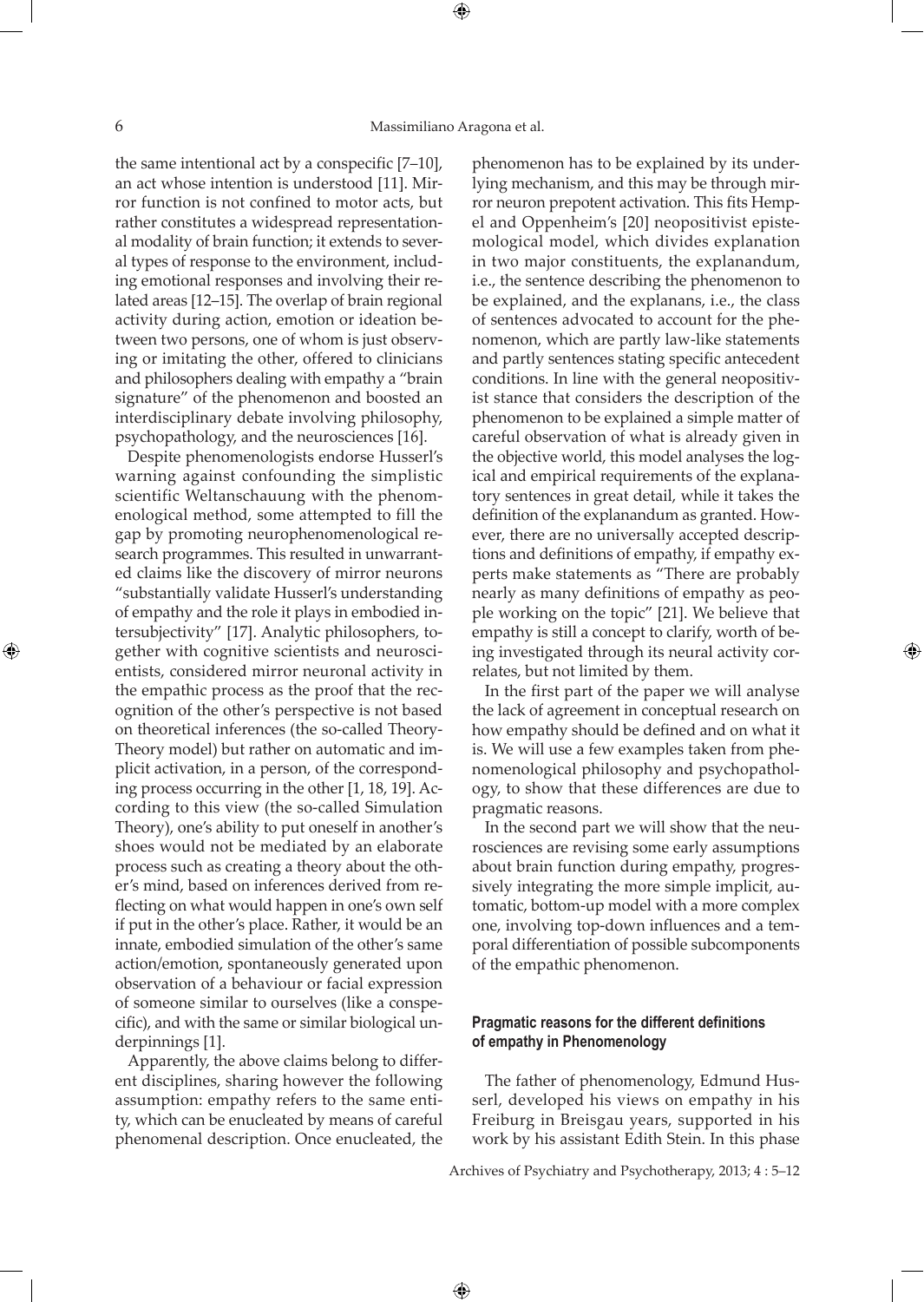of their work they were focusing on the description of the phenomenon of empathy in pure generality, trying to grasp its essence (eidos). The result of this eidetic study is that the phenomenon of empathy is characterized as an intentional act similar to a perception but sui generis. In empathy as well as in outer perception "the object itself is present here and now" [22, p. 6], but they differ because "I have no outer perception of the [empathized] pain. […] The pain is not a thing and is not given to me as a thing, even when I am aware of it "in" the pained countenance. I perceive this countenance outwardly and the pain is given "at one" with it. There is a close, yet very loose, parallel between empathic acts and the averted sides of what is seen, because in progressive perception I can always bring new sides of the thing to primordial givenness. Each side can, in principle, assume this primordial givenness I select. I can consider the expression of pain, more accurately, the change of face I empathically grasp as an expression of pain, from as many sides as I desire. Yet, in principle, I can never get an "orientation" where the pain itself is primordially given" [22, pp. 6-7]. The conclusion is that in this sui generis intentional act we should distinguish between the fact that we are now empathizing (which we experience as a first person, primordial act) and the empathic content (e.g., the pain that the other is experiencing) which we experience as non-primordial (not as our own but as the other's experience).

⊕

This early account is partly but significantly modified in Husserl's mature discussion of empathy in the Cartesian Meditations account [23]. Here Husserl characterizes empathy on the basis of a complex line of reasoning that can be summarized as follows: First, by means of the epoché the I (the transcendental "I" of Husserl's phenomenology, here referred as "the Ego" to simplify) concentrates on its own transcendental sphere of peculiar ownness, and in doing so he finds its own body which is not only an objective body (Körper) but also a living one (Lieb), with kinaesthetic experience and autonomous movements. Second, the other being is perceived in the outer space. However, what is perceived is not "the other Ego [it]self, nor [its] subjective processes or [its] appearances themselves, nor anything else belonging to [its] own essence" [23, p.109], because these contents are not given primordially to the observer's Ego. Third, despite this limitation the other Ego is perceived not only as an object but as a lived body himself, as another human being like myself, due to an association based on the similarity between the Ego's own body and the other's body (Paarung). Fourth, if the Ego and the alter Ego are both given in this original "pairing", based on resemblance, why that body is another's one and not a second body pertaining to the Ego itself? Husserl restates that this is possible because the other's body is not part of my primordial experience and is experienced in a founded manner which characterizes a primordially unfulfillable experience. Fifth, despite this possible abyss separating my own and the alter Ego primordial spheres, the Ego can see the alter Ego as a human being like itself, owner of a consciousness like its own. The Ego perceives himself being here, but he can also move around to see things "from there". In this way by means of a double analogy: a) the Ego can see the other who stands there as a living body as itself, and b) it can figure-out that the alter Ego sees things from there similarly as the Ego would perceive them if it was there. Sixth, this is not simply an analogical reasoning, but an apperception similar to the perception of the same Ego in different times or to any other perception that directly presents one side of the object while in the same time including an exceeding part which is not directly observed, but that is nevertheless included in the same perception. The same occurs in the empathic apperception of the alter Ego: the other's body at the same time presents and appresents. What is presented must already be part of the unity of the same object appresented herein. In the case of objects, they directly present one side but are perceived in their totality, and subsequent concordant perceptions from different viewpoints confirm it. Similarly, the other's body as alter Ego "continues to prove itself as actually an animate organism, solely in its changing but incessantly harmonious "behaviour". Such harmonious behavior (as having a physical side that indicates something psychic appresentatively) must present itself fulfillingly in original experience, and do so throughout the continuous change in behavior from phase to phase" [23, p.114].

The early and later phenomenological accounts of empathy largely overlap although with some

Archives of Psychiatry and Psychotherapy, 2013; 4 : 5–12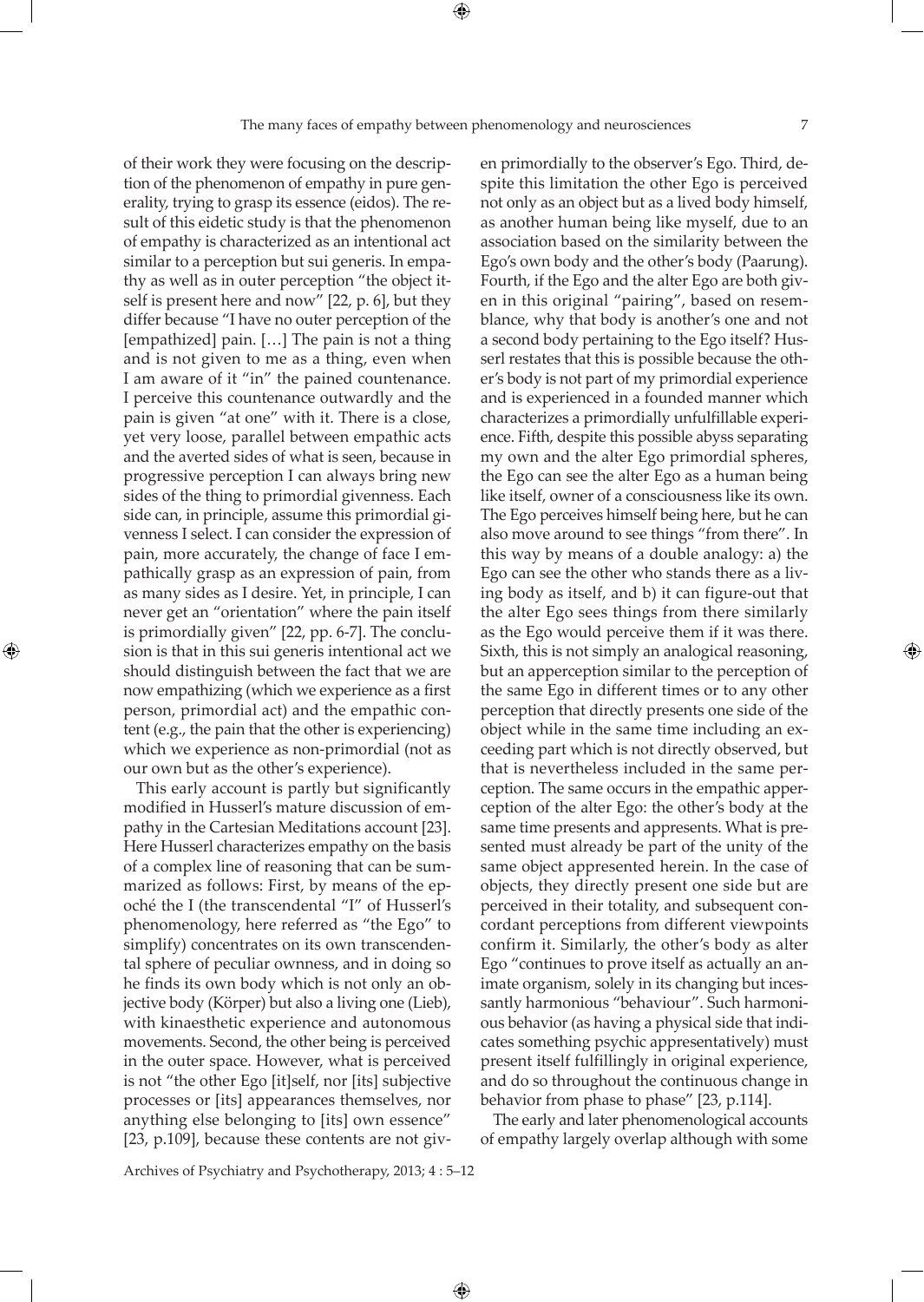differences, at the point that Waltraut Stein considered the Cartesian Meditations in contrast with Husserl's first volume of Ideas and with Stein's On Empathy [22, pp. xiii-xv]. Our point of view is that they are not in contrast but rather the result of different emphasis on different aspects of the concept due to the philosophical questions that had to be answered. In the early account, the focus is on the phenomenological eidetic description of the act of empathy, while in the later one the basic question is focused on intersubjectivity: If I can have direct access only to my intentional states (within my consciousness field), how is it possible to avoid the consequent solipsism? In the early account it is assumed that "the phenomenon of foreign psychic life is indubitably there" [22, p. 5], while in the later one it is this evidence itself that is in need of justification. This difference in the questions is in our view responsible for the differences in the resulting phenomenological description of empathy.

Karl Jaspers imported a phenomenological approach into the realm of psychopathology. In his General Psychopathology [24], empathy refers to the act of understanding (Verstehen), defined as the act of grasping psychic events "from within". "Since we never can perceive the psychic experiences of others in any direct fashion" – Jaspers suggests – "There has to be an act of empathy, of understanding". Accordingly, "The first step, then, is to make some representation of what is really happening in our patients, what they are actually going through, how it strikes them, how they feel". This act of intuitive apprehension of the other's lived experiences (Erlebnisse) which characterises Jaspers' phenomenology is quite different from Husserl's phenomenological empathy. We think that the main reason for this difference is that Jaspers' question was radically different from Husserl's. Jaspers needed to render subjective experience scientific, against all brain mythology [25]. To do so, empathic understanding had to take into account all the complex material regarding the other against the background of one's own representations. Hence, Jaspers' basic question was: How can I scientifically know the subjective experience of my patients? In so doing, Jaspers adopted a clinical, pragmatic viewpoint that detached

itself from Husserl's purely philosophical standpoint.

### **Empathy and the Neurosciences**

Meanwhile, the neurosciences were adopting their own scientific methods to investigate cognitive phenomena. In early years, investigations would limit themselves to measuring galvanic skin response or non-specific brain activity, such as the one that may be deduced through the electroencephalogram or stimulus-evoked potentials, and they would combine this with the use of questionnaires, that allow for factorial analysis, thus scientific analysis. The advent of functional magnetic resonance (fMRI) and the discovery of the mirror neurons enabled us for the first time to "see" the brain in action and a representational network to reveal itself. This stimulated philosophical questions among the neuroscientists and it is likely to form bridge between scientific and philosophical constructs.

The mirror neuron concept was originally limited to imitation (thus, intention-informed) of motor action; mirror neurones were first identified in areas which were adjacent to the groups of neurons that controlled the action being simulated or observed [10, 11]. A study investigating mirror neuron function in empathy shifted the focus from simple motion to emotion [12], showing that mirror functioning is a widespread modality of brain functioning extending to several areas.

According to the Parma group's Simulation Theory, being in a relationship with another person is not mediated by a theory of the other's mind, but rather by an implicit, inbuilt, automatic process which goes without logical-deductive procedures, although they do not exclude the possibility that it is modulated by such procedures; this would involve that it is processdriven rather than theory-driven [1, 18]. Thus, putting ourselves in another shoes would activate the corresponding process occurring in the other while performing the same activity or experiencing the same emotion.

Due to the expansion of the empathy concept and the lack of a consensus definition, we will here limit ourselves to the consideration of one single paradigm, i.e., functional neuroimaging

Archives of Psychiatry and Psychotherapy, 2013; 4 : 5–12

 $\bigoplus$ 

⊕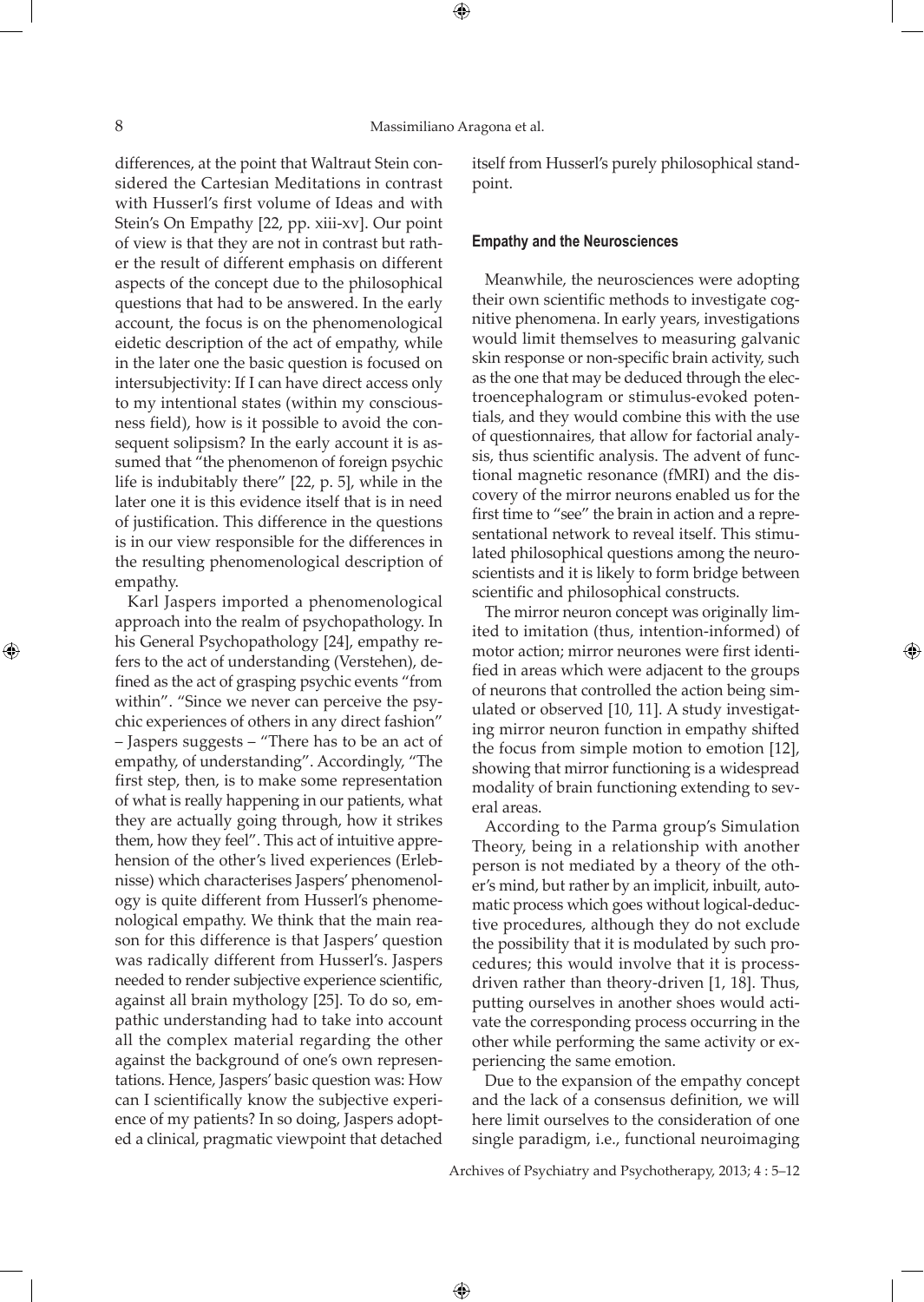in empathy for pain. Pain constitutes a universal experience in the animal kingdom, with few inter-cultural differences and a known representational brain matrix that may be easily shared, comprising parts of the thalamus, insula, cerebellum, posterior and rostral anterior cingulate cortex, and their connections, originally called neuromatrix; these areas are activated by pain, although they are not specific for pain.

Singer et al. [14] used fMRI to assess activated brain areas during actual painful stimulus perception in women versus areas activated when the painful stimulus was delivered to a significant other (partner/spouse). Bilateral anterior insula, rostral anterior cingulate cortex, extrastriate visual cortices, brainstem, and cerebellum were activated in both self and other pain, while posterior insula, caudal anterior cingulate area, and contralateral secondary somatosensory and sensorimotor cortices were more activated in self pain. Anterior cingulate and insular activations correlated strongly with rating scale-assessed empathic tendency.

To investigate gender differences, Singer et al. [15] exposed men and women undergoing fMRI to the view of a fair and an unfair player engaged in an economic game and then subjected both participants and players to painful stimulation. Both men and women activated empathic brain areas when watching fair players being subjected to pain, but the view of an unfair player receiving pain split the response, with women activated the same areas, albeit less, and men showing activation of the basal ganglia and nucleus accumbens, which are pleasure/reward areas. Empathic tendencies again correlated with fronto-insular and anterior cingulate activation in both men and women.

⊕

The importance of perceived intentionality was underlined by a series of studies of Aglioti's Roman group. They used transcranial magnetic stimulation (TMS) to show pinched muscle-specific reduced evoked potential amplitude correlating with sensory, but not emotional ratings of pain, in the sensorimotor cortex, which varied significantly when the participant sees a hand being pinched compared to when it is touched with a cotton swab or when a tomato is being pinched [26]. Sensorimotor responses were not affected by the set of instructions given to the participant in a subsequent

study [27]. According to these authors, "simpler" empathy is related to the mapping of an external sensory stimulus, and "complex" empathy to affective tuning, which is keen to emotional sharing. Another TMS/motor-evoked potential study showed larger effects with left motor cortex stimulation [28]. Another study using somatosensory evoked potentials and simultaneous electroencephalographic (EEG) recording showed that the primary somatosensory cortex (S1) is involved in both self-pain and in otherpain and touch mapping, i.e., in extrapolating somatic features in the context of social interactions [29]. Subsequently, the same group used the same own-hand/other's hand/tomato paradigm to rate pain matrix response to own and other's pain, delivering the same type of pain to both participant and stranger model [30]. This study showed that laser evoked potentials were similar for other's pain, but the extent of the pain matrix was modulated by pain intensity rating, i.e., empathy for another is modulated by own experience, thus underlying the importance of first-hand experience.

A similar TMS study showed somatomotor mirror responses to other's pain to be modulated by observant's empathic attitude [31]. Trait empathy correlated with the extent of mirror neuron activation in the observant, meaning that the reduced corticospinal excitability accompanying the vision of pain inflicted to another person, which is used by people to reduce their pain perception specifically to the muscle being pinched, is activated in social contexts as a possibly learned, but currently embodied phenomenon. Another study showed that the "freezing reaction" aimed at soothing pain in the painfully-stimulated muscle, is paralleled by an "escape reaction" in the contralateral muscle, i.e., increased corticospinal excitability when the pain is inflicted to the side opposite to that from which motor evoked potentials are recorded, and this was interpreted as an automatic response [32].

Backing Singer's et al. [14, 15] original observations, other fMRI studies, using photographs of painful stimulation rather than actual pain, confirmed that anterior insula and anterior medial cingulate activation mediated empathic response to pain [33–35], while psychopathic traits in youths, which are generally related to lack of

Archives of Psychiatry and Psychotherapy, 2013; 4 : 5–12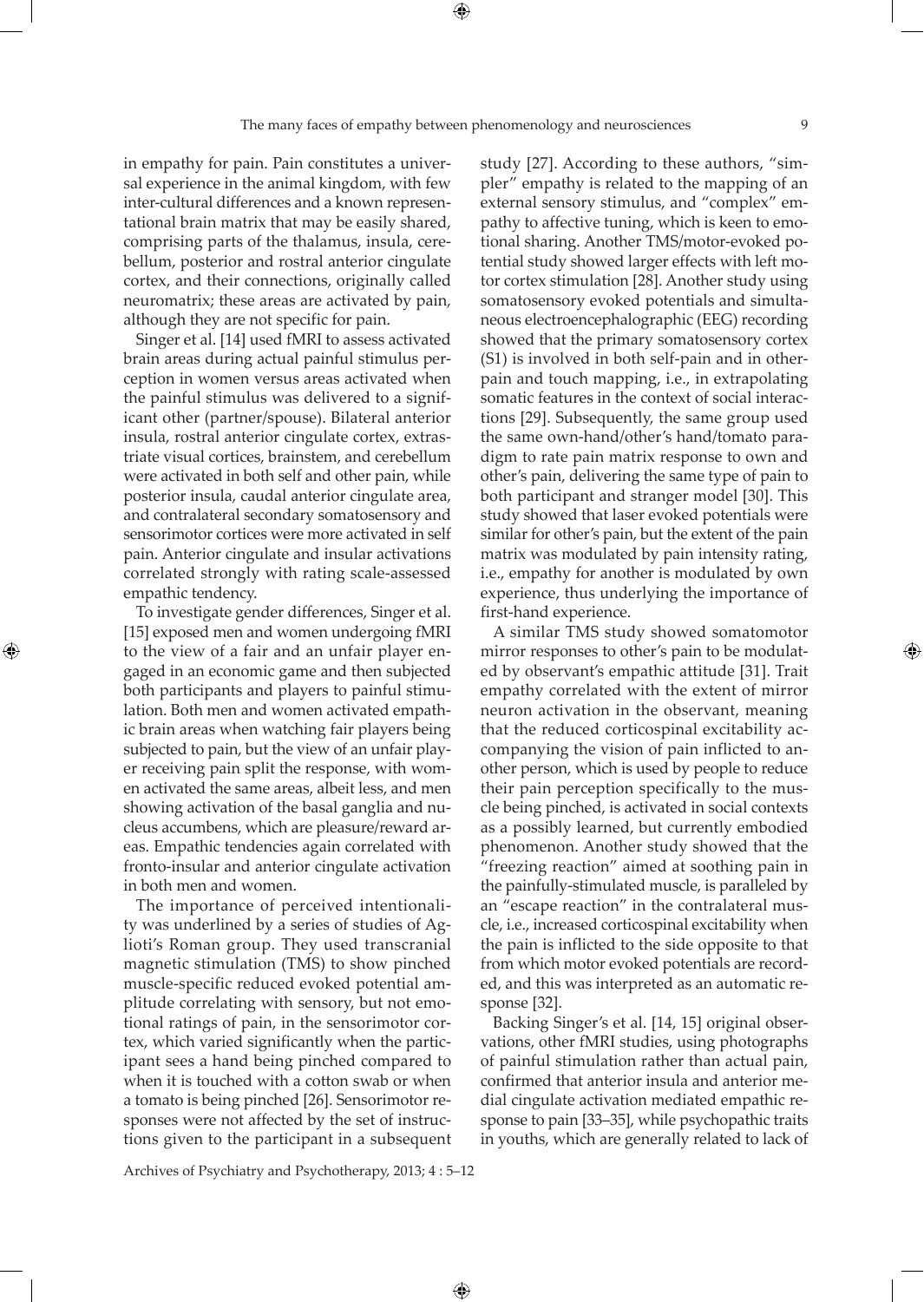empathy, decreased activation in rostral anterior cingulate and other areas [36]. Activation correlated with both estimated pain intensity and empathy. However, actual pain and photographs may have different valences; furthermore, when cartoons are used rather than photographs, besides anterior cingulate and paracingulate cortex, and right middle frontal gyrus activations, left parietal cortex, postcentral gyrus, and occipito-temporal cortex activations were additionally displayed, pointing to a more rationalized response and a lower empathy for pain, a fact pointing to a top-down model of empathy for pain [37].

Among social factors of empathy for pain, a racial bias was shown involving increased insula, anterior frontal cortex, and anterior cingulated cortex activations in the same-group, compared to the other-group condition [38, 39]. However, social integration tends to reduce this bias [40]. Another study showed stronger reduction of muscle-specific corticospinal excitability with same-group [41].

Neuroimaging studies of social perception and empathy showed simultaneous processing of self-other distinction with increased inferior temporal cortex activation [42]. Similarly, investigating the influence of cognitive appraisal in empathy for pain, the automatic response was modulated by self/other distinction and valence attribution areas [43, 44]. Activations in the self- and other-perspective were similar, but the former showed stronger activation in the left parietal cortex, amygdala, insula, and anterior medial cingulate area, while the latter in the right parietal cortex. It was apparent that the self-perspective involved emotional response to threat. These studies showed empathy not to be a purely automatic process, based only on somatic/motor tuning and resonance, but also to be influenced by top-down mechanisms independently generated in the cortex after stimulus evaluation. Top-down regulation of empathy was identified in another study [45]. Besides activation of the anterior insula and the anterior medial cingulate cortex, empathizing with the pain of a "different" other recruited areas involved in self-other distinction (dorsomedial prefrontal cortex) and in executive functions (dorsolateral and right inferior frontal cortex). Furthermore, the effective connectivity between the insula and these frontal areas was enhanced by the empathizing process, thus confirming that neural structures activated during empathy for pain are similar for making inferences about the affective state of "same" and "different" others.

Fan and Han [46] proposed an empathy model consisting of an early, bottom-up component, which is linked to emotional sharing and selfdistress for viewing a conspecific suffering, and another late, top-down, which relates to cognitive evaluation. A further study examined the effects of perspective-taking [47], showing that the early component of the pain judgement task was left unaffected, while the late component was much reduced by the other-perspective. Another fMRI perspective-taking study [48] investigated the influence of empathy by relatedness. Participants were asked to rate the pain imagined to be inflicted upon their own limbs, to those a loved one, and to a stranger. The bottom-up, automatic component of empathy activated the anterior insula and anterior cingulate, as expected, but was significantly stronger for self and loved ones, compared to strangers. Stranger-pain activated the self/other distinction areas, namely, the superior frontal gyrus and the temporoparietal junction. Pain to a loved one deactivated the temporoparietal junction and this correlated with the closeness of the participant to the loved one, while in the stranger condition there was a negative effective connectivity between insula and temporoparietal junction and a positive effective connectivity between temporoparietal junction and superior frontal gyrus. This study showed that relatedness and affective involvement with a person reduced the self/other distinction during the bottom-up processing of empathy, while the self/other distinction predominated in empathy for a stranger, whose pain was likely to receive low ratings.

Despite fMRI studies are not to be taken as the proof, but rather than a hypothesis-setting start, it should be underlined that they are usually of insufficient sample size for conclusions to be drawn; meta-analyses are needed to confirm whether the apparent consistency of these studies is real. In fact, a recent meta-analysis identified both commonalities and differences in brain activities between directly experienced pain and empathy for other's pain and related them to different methodologies [49]. However, when com-

Archives of Psychiatry and Psychotherapy, 2013; 4 : 5–12

⊕

⊕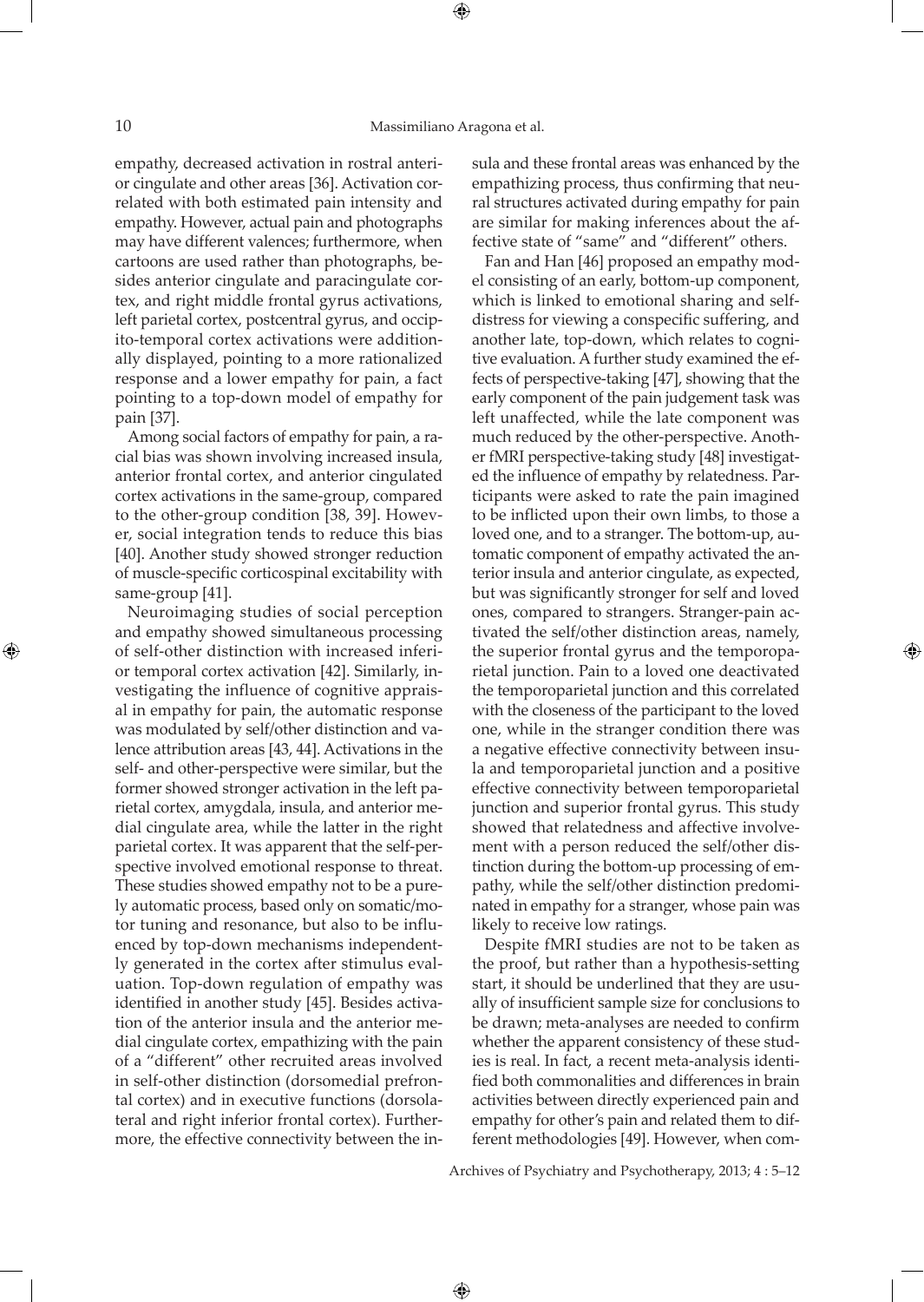$\bigoplus$ 

bined together, neuroimaging studies, despite differences in methodology, agree on the existence of gender differences (which are in turn probably influenced by personality differences, as shown in the case of prosocial predispositions [50]), racial bias, perspective-taking (self-other distinction), and relatedness during empathizing. In one word, it relates to self-representation and identification. It is likely to represent an embodied, automatic phenomenon which is modulated by experience, including evolution, and possess a top-down, cognitive arm which ensues in forming social relationships and shapes the formation of cultural groups and social values. This way it poses formidable philosophical questions, to feed-back to philosophy and clinical psychopathology, to ensure a continuous dialogue. In fact, Karsten R. Stueber took the baton from simulation theorists and theory theorists to emphasise the current limitations of science and the paucity of philosophical debate and to propose new strategies for distinguishing between basic and re-enactive empathy [51].

# **Conclusions**

⊕

There is not a single definition of empathy. The explanandum being heterogeneous, we cannot expect to discover a common mechanism explaining it. What is meant by empathy depends on the basic scientific/clinical/philosophical question. Within the neurosciences, empathy is shifting from a simple automatic bottomup process to a more complex phenomenon in which different mechanisms (either bottom-up and top-down processing) are involved.

## **References**

- 1. Rizzolatti G, Sinigaglia C. So Quel Che Fai. Il Cervello che Agisce e i Neuroni Specchio. Milano: Raffaello Cortina; 2006.
- 2. von Herder JG. Auch eine Philosophie der Geschichte, in: Johann Gottfried von Herders Sämmtliche Werke, Band 5., Bernhard Suphan (Herausgeber); Berlin: Weidmannsche Buchhandlung; 1774; published 1877-1913. p. 475-594.
- 3. Vischer R. Über das optische Formgefühl ein Beitrag zur Ästhetik (Dissertation). Tübingen: Eberhard Karls Universität Tübingen; 1872.

Archives of Psychiatry and Psychotherapy, 2013; 4 : 5–12

- 4. Lipps T. Raumästhetik und geometrisch-optische Täuschungen. Leipzig: Verlag von Johann Ambrosius Barth; 1897.
- 5. Titchener EB. Lectures on the Experimental Psychology of Thought-Processes. New York: Macmillan; 1909.
- 6. Aragona M, Puzella A, Kotzalidis GD. Empathy: the crosstalk between humanistic disciplines and neuroscience. In: Stojanov DS, editor. Psychopathology: Theory, Perspectives, and Future Approaches. New York: Nova Science Publishers, Inc.; 2013. p. 151-180.
- 7. di Pellegrino G, Fadiga L, Fogassi L, Gallese V, Rizzolatti G. Understanding motor events: a neurophysiological study. Exp Brain Res. 1992; 91: 176-180.
- 8. Fadiga L, Fogassi L, Pavesi G, Rizzolatti G. Motor facilitation during action observation: a magnetic stimulation study. J Neurophysiol. 1995; 73: 2608-2611.
- 9. Rizzolatti G, Fadiga L, Gallese V, Fogassi L. Premotor cortex and the recognition of motor actions. Cogn Brain Res. 1996; 3: 131-141.
- 10. Gallese V, Fadiga L, Fogassi L, Rizzolatti G. Action recognition in the premotor cortex. Brain. 1996; 119: 593-609.
- 11. Umiltà MA, Kohler E, Gallese V, Fogassi L, Fadiga L, Keysers C, Rizzolatti G. I know what you are doing. A neurophysiological study. Neuron. 2001; 31: 155-165.
- 12. Carr L, Iacoboni M, Dubeau MC, Mazziotta JC, Lenzi GL. Neural mechanisms of empathy in humans: a relay from neural systems for imitation to limbic areas. Proc Natl Acad Sci U S A. 2003; 100: 5497-5502.
- 13. Wicker B, Keysers C, Plailly J, Royet JP, Gallese V, Rizzolatti G. Both of us disgusted in my insula: the common neural basis of seeing and feeling disgust. Neuron. 2003; 40: 655- 664.
- 14. Singer T, Seymour B, O'Doherty J, Kaube H, Dolan RJ, Frith CD. Empathy for pain involves the affective but not sensory components of pain. Science. 2004; 303: 1157-1162.
- 15. Singer T, Seymour B, O'Doherty JP, Stephan KE, Dolan RJ, Frith CD. Empathic neural responses are modulated by the perceived fairness of others. Nature. 2006; 439: 466-469.
- 16. Aragona M, Puzella A. Come cambia l'empatia per il dolore nelle neuroscienze: influenze reciproche tra piano concettuale e sperimentazione. Una revisione critica della letteratura sulle neuroimmagini funzionali. Ital J Psychopathol. 2010; 16: 309-320.
- 17. Kramer CA. As if: connecting phenomenology, mirror neurons, empathy, and laughter. PhaenEx. 2012; 7: 275-308.
- 18. Goldman AI. Interpretation psychologized. Mind Lang. 1989; 4: 161-185.
- 19. Gallese V. The roots of empathy: the shared manifold hypothesis and the neural basis of intersubjectivity. Psychopathology. 2003; 36: 171-180.
- 20. Hempel CG, Oppenheim P. Studies in the logic of explanation. Philos Sci. 1948; 15: 135-175.